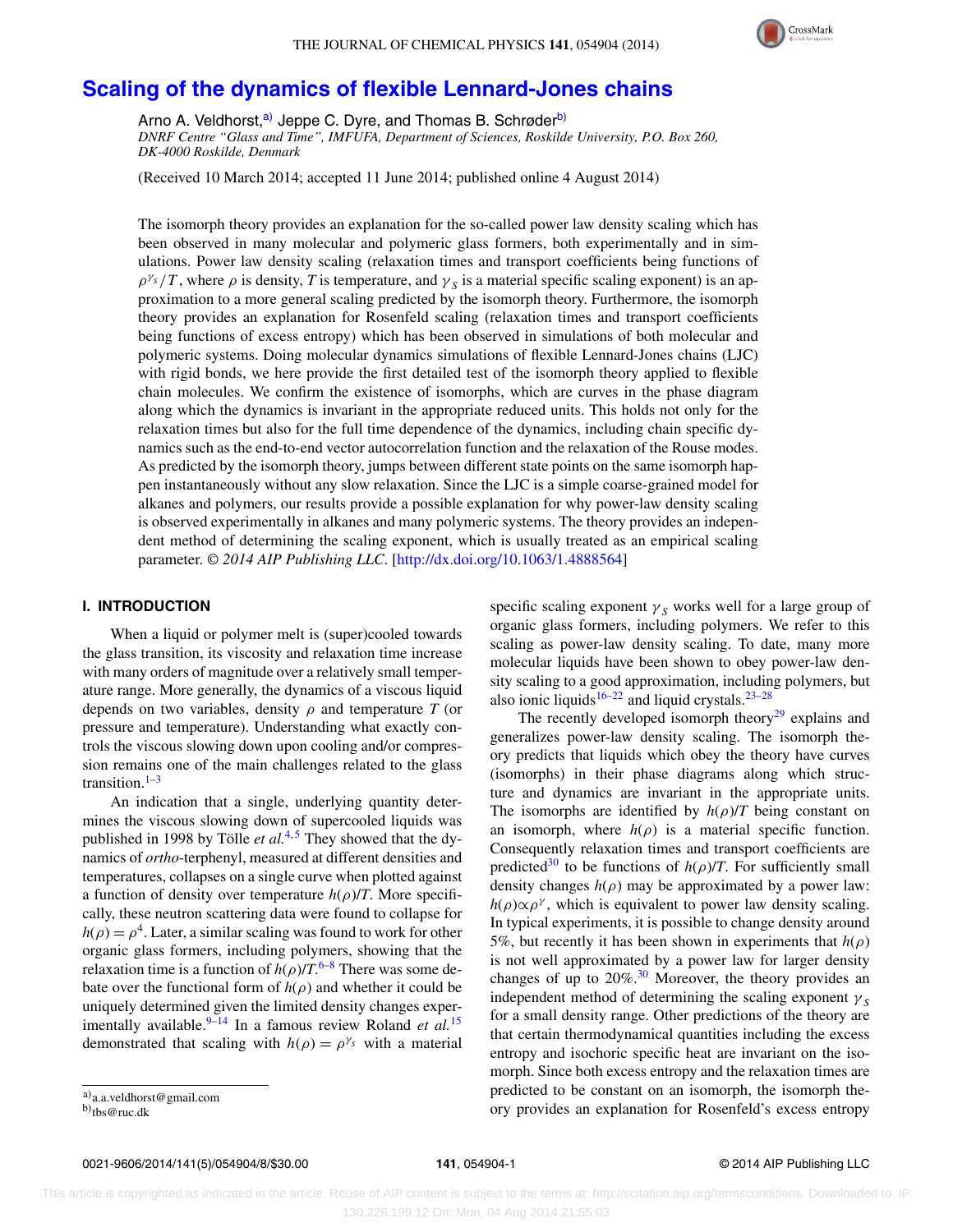scaling, $29,31,32$  $29,31,32$  $29,31,32$  according to which a liquid's relaxation times and transport coefficients are functions of excess entropy only.

The isomorph theory has so far only been tested in detail for atomic systems,  $29,33$  $29,33$  and for some small rigid molecules.  $34$ However, many organic glass formers are large molecules or have bulky side groups, because this makes it harder for the liquid to crystallize. These larger molecules, and polymers in particular, inherently have intramolecular degrees of freedom that influence the liquid structure and dynamics. Here, we aim to bridge the gap between the simple models already shown to obey the isomorph theory, and larger flexible glass formers shown experimentally to obey power law density scaling.

Since both alkanes<sup>[19,](#page-7-14) [35,](#page-7-15) [36](#page-7-16)</sup> and polymers<sup>[15,](#page-7-3) [37](#page-7-17)</sup> have been shown to obey power-law density scaling, we simulated a general viscous model liquid of linear, flexible Lennard-Jones chains (LJC). The model has been used extensively for vis-cous polymer melts close to the glass transition.<sup>[38–](#page-7-18)[42](#page-7-19)</sup> We show that the LJC liquid has isomorphs in its phase diagram, and we study the effect of the intramolecular degrees of freedom on the applicability of the isomorph theory.

In Sec. [II](#page-1-0) we give a short overview over the relevant aspects of the isomorph theory. We explain the LJC model in Sec. [III](#page-2-0) and present the details of our simulation method. We start our discussion of the results by showing how the isomorphs were obtained for the LJC model (Sec. [IV A\)](#page-2-1). We then verify that the dynamics (Sec. IV  $\overline{B}$ ) and some aspects of the structure (Sec. [IV C\)](#page-4-0) are invariant on the isomorph. As predicted by the isomorph theory, we show in Sec. [IV D](#page-5-0) that isomorph scaling can be used to collapse the dynamics along different isochores onto a single master curve.

#### <span id="page-1-0"></span>**II. ISOMORPH THEORY**

An isomorph is a curve in the phase diagram that consists of state points that are isomorphic to each other. If one takes two state points with  $(T_1, \rho_1)$  and  $(T_2, \rho_2)$ , then pairs of microconfigurations exist with the same coordinates when scaled with density

$$
\rho_1^{1/3} \mathbf{R}_1 = \rho_2^{1/3} \mathbf{R}_2.
$$
 (1)

Here  $\mathbf{R} = {\mathbf{r}_1, \dots, \mathbf{r}_N}$  denotes the coordinates of all particles. Two state points are now defined to be isomorphic if these pairs of microconfigurations have proportional configurational Boltzmann weights,<sup>29</sup>

$$
\exp\left(-\frac{U(\mathbf{R}_1)}{k_B T_1}\right) = C_{12} \exp\left(-\frac{U(\mathbf{R}_2)}{k_B T_2}\right),\tag{2}
$$

with  $C_{12}$  being a proportionality constant that is the same for all physically relevant pairs of microconfigurations, depending only on the two state points. Thus, if two state points are isomorphic, they have the same probability distributions of their reduced-unit configurations. From this definition it can be shown that various dynamical and structural properties are invariant on an isomorph, as well as the excess entropy.<sup>[29](#page-7-8)</sup> It should be noted that our model system is expected to only obey the isomorph definition approximately, since the rigid bonds in the molecule do not scale with density. Therefore, the equilibrium configurations at different densities in general are not the same.

The development of the isomorph theory was preceded by the discovery that some liquids have strong correlations in the equilibrium fluctuations of the configurational parts of their energy and pressure. The correlations can be quantified by the standard correlation coefficient $43,44$  $43,44$ 

<span id="page-1-3"></span>
$$
R = \frac{\langle \Delta W \Delta U \rangle}{\sqrt{\langle (\Delta W)^2 \rangle \langle (\Delta U)^2 \rangle}},\tag{3}
$$

where *U* is the potential energy, *W* is the virial,  $\Delta$  denotes deviation from thermal average, and brackets  $\langle \dots \rangle$  denote average in the canonical ensemble. For liquids where the pair potential is an inverse power law (IPL),  $v(r) \propto r^{-n}$ , the correlation is perfect  $(R = 1)$ , but a large group of liquids have a correlation coefficient close to one, indicating strong correlation. Liquids with a correlation coefficient larger than 0.9 were referred to as "strongly correlating," but since this term was often confused with strongly correlated quantum systems, we now refer to this class of liquids as "Roskilde-simple" liquids.

The standard linear regression slope  $\gamma$  of the fluctuations is given by

<span id="page-1-1"></span>
$$
\gamma = \frac{\langle \Delta W \Delta U \rangle}{\langle (\Delta U)^2 \rangle}.
$$
 (4)

It can be shown using the standard fluctuation formulae that this slope is equal to the logarithmic density derivative of the temperature on a curve of constant excess entropy  $S_{ex} \equiv S$ − *Sideal*, where *Sideal* is the entropy of an ideal gas at the same temperature and density: $29$ 

<span id="page-1-2"></span>
$$
\gamma = \frac{\langle \Delta W \Delta U \rangle}{\langle (\Delta U)^2 \rangle} = \left( \frac{\partial \ln T}{\partial \ln \rho} \right)_{S_{\text{ex}}}.
$$
 (5)

This slope  $\gamma$  is equal to the density scaling exponent  $\gamma_s$  mentioned in the Introduction, as long the change of density is small enough.

One can use the "slope"  $\gamma$  calculated from the fluctuations to trace out a curve of constant excess entropy in the phase diagram. First, one calculates  $\gamma$  at a certain state point (1) with temperature  $T_1$  and density  $\rho_1$  using Eq. [\(4\).](#page-1-1) If one then increases density by a sufficiently small amount to density  $\rho_2$ , it is possible to calculate the temperature  $T_2$  $= T_1(\rho_2/\rho_1)^\gamma$  (Eq. [\(5\)\)](#page-1-2) that has the same excess entropy at this new density. This can be done many times in an iterative fashion to obtain a set of state points that have the same excess entropy. Since  $\gamma$  may change with density, it is necessary to increase density by a sufficiently small amount, e.g., 2%, which can be checked by comparing the effect of a different density increment.

Here we use this method to trace out curves in the phase diagram with invariant excess entropy and check if the predicted isomorphic invariance of other properties is fulfilled. It should be noted that the invariance is only predicted to hold when quantities are considered in the appropriate reduced units, e.g., using  $\rho^{-1/3}$  as the unit of length, and  $k_BT$  as the unit of energy. $29,45$  $29,45$  We denote reduced units with a tilde.

The isomorph theory predicts "isomorph scaling," i.e., that the dynamics is a function of  $h(\rho)/T$ , where  $h(\rho)$  depends on the system. $30,46$  $30,46$  For atomic systems interacting via a pair potential that is the sum of IPL potentials  $v(r)$  $= \sum_n v_n r^{-n}$ , *h*( $\rho$ ) is given by *h*( $\rho$ ) =  $\sum_n C_n \rho^{n/3}$ , where the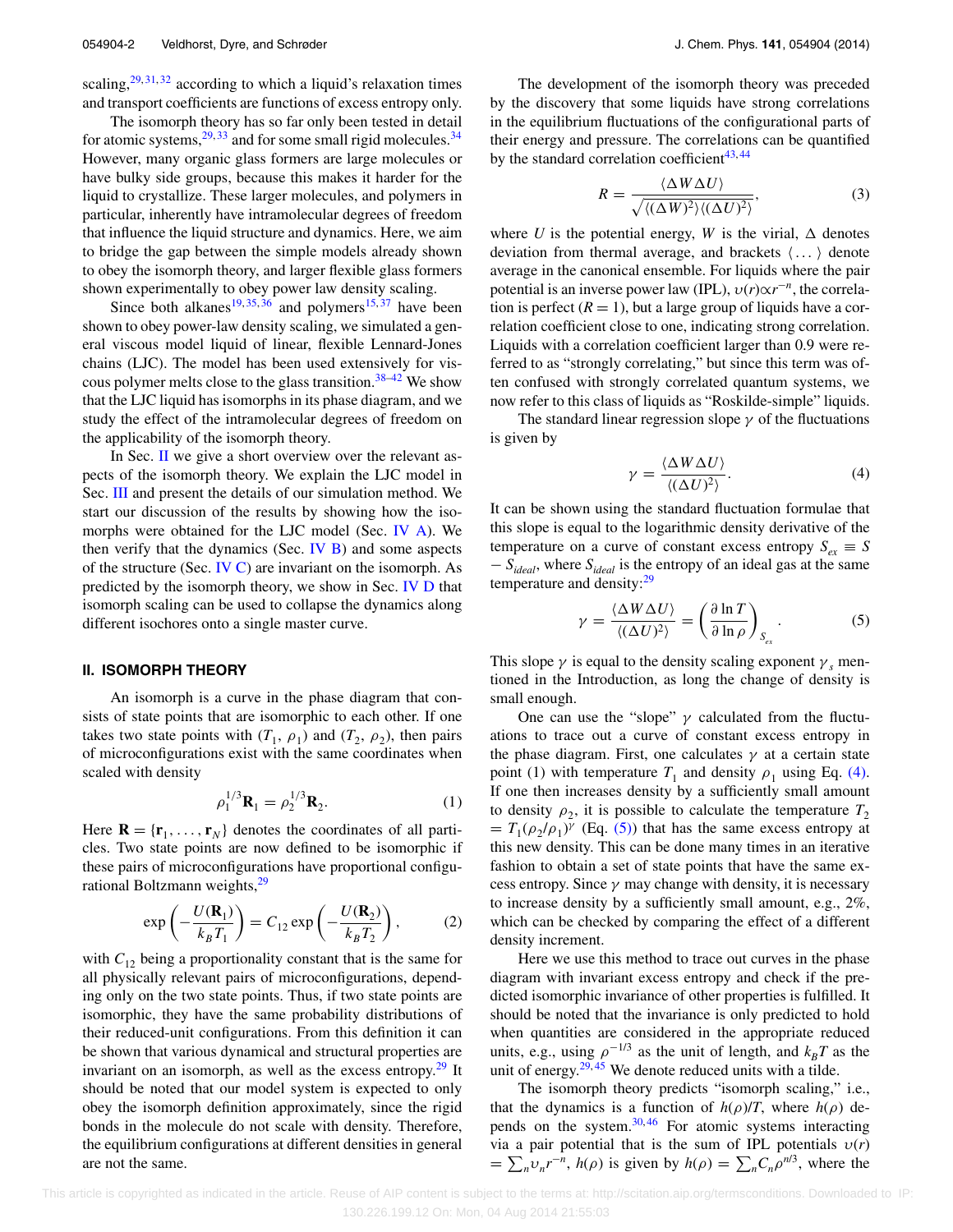constants  $C_n$  are the fractional contributions of each term to the heat capacity. $30,46$  $30,46$  This includes, for example, the celebrated Lennard-Jones potential. $46,47$  $46,47$  For molecular liquids,  $h(\rho)$  is not known analytically.

## <span id="page-2-0"></span>**III. MODEL AND SIMULATION METHOD**

We performed molecular dynamics simulations of flexible LJCs consisting of 10 rigidly bonded segments. Segments in different molecules and non-bonded segments within a molecule interact via the standard LJ potential, cutting and shifting the potential at  $2.5\sigma$ . We simulated 200 chains in a cubic bounding box with periodic boundary conditions in the NVT ensemble using a Nosé-Hoover thermostat. For the time step we used  $\Delta t = 0.0025$ , and the time constant of the thermostat was 0.2. The simulations were performed with our RUMD $48$  software utilizing state of the art GPU computing.

The model has been derived from a model by Kremer and Grest, $49$  who did not include the attractive part of the LJ potential. Later, the attractive part has usually been included. Short LJ chains of around ten segments have been used extensively to simulate glassy polymer melts,  $50-53$  $50-53$  even though real polymers easily consist of thousands of monomers. The reason for this is threefold. First, the LJC is a coarse-grained model, meaning that a single Lennard-Jones particle may correspond to several monomers. Second, increasing the chain length in general increases the total system size, which in turn increases the simulation time. Most importantly, it is often the equilibrium (viscous) liquid that is of interest. Both increasing the chain length and approaching the glass transition increase the equilibration time, meaning that there is always a trade-off between chain length and viscosity. $54, 55$  $54, 55$  $54, 55$ 

Often, the neighboring segments in the chain are bonded by a FENE potential, although harmonic springs<sup>[40](#page-7-31)[–42](#page-7-19)</sup> and rigid bonds<sup>[36,](#page-7-16) [56,](#page-7-32) [57](#page-7-33)</sup> have also been used. Here, the bond length  $l_b = \sigma = 1$  was kept constant using the Time Symmetri-cal Central Difference algorithm.<sup>[58,](#page-7-34) [59](#page-7-35)</sup> Like other constraint algorithms, these bonds contribute to the virial:<sup>[60](#page-7-36)</sup>  $W_{total}$  $= W_{LJ} + W_{constraint}$ , but not to the energy.

With our purpose in mind, the model is of special interest since it has already been shown to obey power-law density scaling, using  $\gamma$  as an empirical scaling parameter.<sup>[36](#page-7-16)</sup> Moreover, the LJC liquid has been shown to obey Rosenfeld's excess entropy scaling[.36,](#page-7-16) [56,](#page-7-32) [57,](#page-7-33) [61](#page-7-37)

#### <span id="page-2-1"></span>**IV. RESULTS AND DISCUSSION**

## **A. Generating isomorphs**

To generate an isomorph, a NVT simulation was performed at a state point ( $\rho_0$ ,  $T_0$ ), and the scaling exponent  $\gamma$ was calculated using Eq. [\(4\).](#page-1-1) We then changed density with  $0.02$  and used Eq.  $(5)$  to find the temperature at the new state point for which the excess entropy  $S_{ex}$  is same. Applying this procedure iteratively we obtain a curve with constant  $S_{ex}$ . If the model conforms to the isomorph theory, this curve will be an isomorph, i.e., have invariant dynamics and structure in reduced units. Five prospective isomorphs were generated us-

<span id="page-2-2"></span>

FIG. 1. (a) The correlation coefficient *R*, calculated from the instantaneous values of the virial *W* and the potential energy *U* using Eq.  $(3)$ . Each data set corresponds to an isomorph, obtained as described in the text (see Fig. [9](#page-6-5) for corresponding temperatures). The correlation coefficient is high, albeit lower than for the single component Lennard-Jones liquid. $44, 62$  $44, 62$  (b) The isomorphic scaling exponent  $\gamma$  as defined by Eq. [\(4\).](#page-1-1) The values found are significantly higher than for the single component Lennard-Jones liquids<sup>44, [62](#page-7-38)</sup> and show a clear density dependence. The logarithmic derivatives of  $\gamma$  on the isochore and isotherm confirm that  $\gamma$  is much more dependent on the density than on temperature:  $(\frac{\partial \ln \gamma}{\partial \ln T})_{\rho=1} \approx 0.05$  and  $(\frac{\partial \ln \gamma}{\partial \ln \rho})_{T=0.7} \approx 0.89$ , as predicted by the isomorph theory.

ing this procedure with  $\rho_0 = 1.0$  and  $T_0 = \{0.5, 0.6, 0.65, 0.7,$ 0.8}.

In Fig. [1\(a\),](#page-2-2) the correlation coefficient *R* is plotted as a function of density for the five isomorphs. For the densities we simulated, the correlation coefficient varies between 0.81 and 0.87, which is lower than the (somewhat arbitrary) 0.9 limit for simple liquids. However, we show with this paper, that the LJC model has clear isomorphs in its phase diagram.

In Fig. [1\(b\),](#page-2-2) we plot the values of  $\gamma$  calculated from Eq. [\(4\).](#page-1-1) The isomorph theory predicts  $\gamma$  to depend on den-sity but not temperature.<sup>[29,](#page-7-8) [47](#page-7-24)</sup> This is seen to be fulfilled to a good approximation; *γ* changes much more by increasing density by 25% than by increasing temperature by 60%. The density dependence of  $\gamma$  means that we can only use Eq. [\(5\)](#page-1-2) for small density changes, which indicates that simple powerlaw density scaling is an approximation that only works for small density changes.

The  $\gamma$  values found for the LJC model (6.1–7.9) are higher than for a single component LJ liquid  $(5.3-6.7)$ .<sup>[44,](#page-7-21)[62](#page-7-38)</sup> This increase in  $\gamma$  is due to the fixed constraints, which can be seen as a very steep repulsion between bonded segments. On the other hand, the high  $\gamma$  values are in contrast to the values found from power-law density scaling, which in experiments are generally lower for polymers than for small molec-ular liquids.<sup>[37](#page-7-17)</sup> Tsolou *et al.*<sup>[63](#page-7-39)</sup> found  $\gamma = 2.8$  from power-law density scaling of simulation data of a united atom model of *cis*-1,4-polybutadiene. A possible explanation for this low value of  $\gamma$  has been given by  $Xu^{64}$  who showed using the generalized entropy theory that polymer rigidity significantly decreases the density scaling exponent  $\gamma$ . Xu<sup>64</sup> quantified polymer rigidity by the bending energy of the angle between two bonds.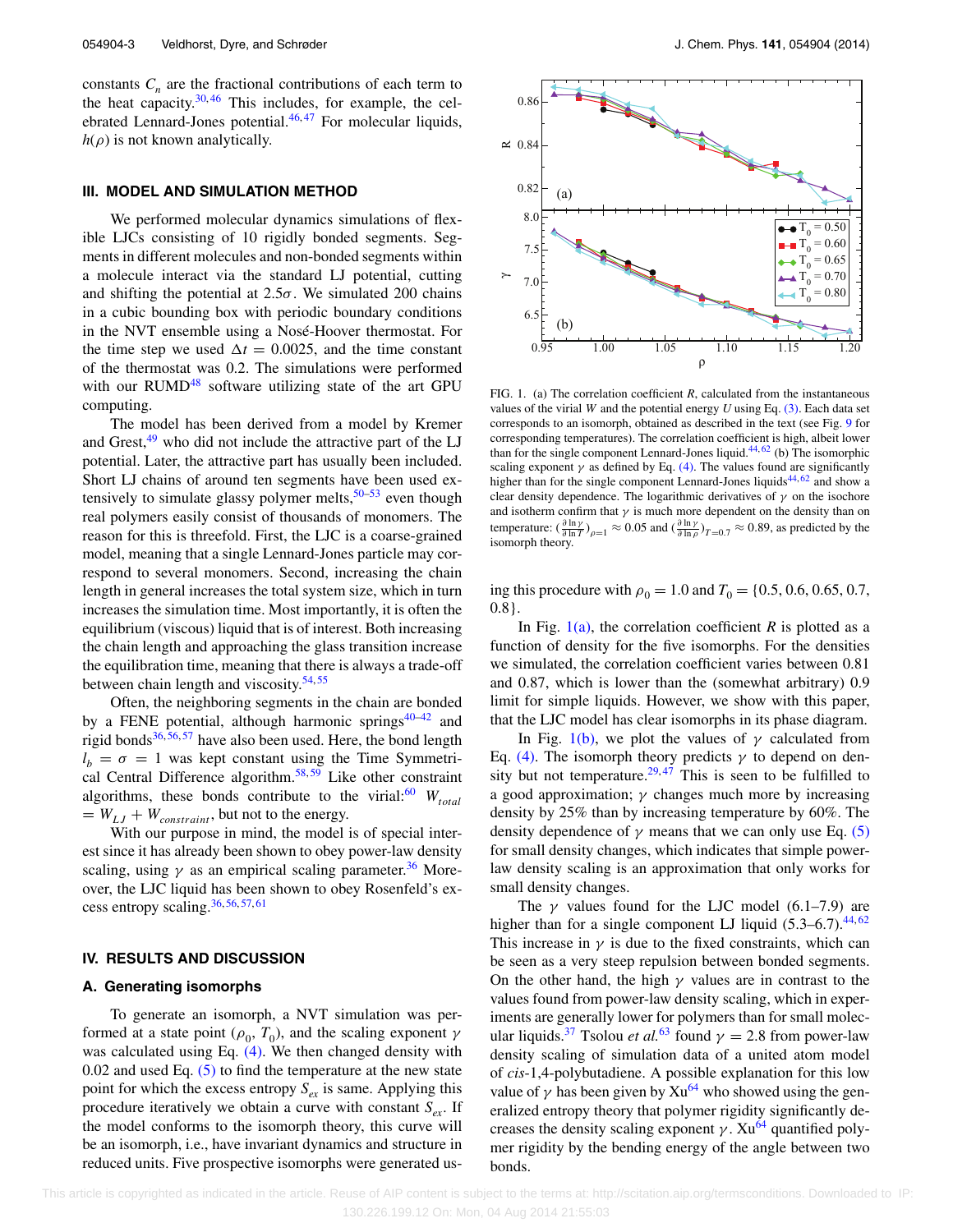<span id="page-3-1"></span>

FIG. 2. The segmental and center of mass incoherent intermediate scattering function  $F_S(q, \tilde{t})$ , as well as the normalized orientational autocorrelation function of the end-to-end vector  $\langle \mathbf{R}(t) \mathbf{R}(0) \rangle$ .  $q = 7.09 \rho^{1/3}$  (the position of the first peak of the segmental structure factor). (a) The data for 7 isomorphic state points collapse on a single master curve when plotted in reduced units, and this is the case for all three relaxation functions. (b) For isothermal state points, the curves do not collapse but are spread over a larger dynamical range.

#### <span id="page-3-0"></span>**B. Dynamics on an isomorph**

In the following, we test a number of isomorph predictions focusing on the  $(\rho_0, T_0) = (1.0, 0.7)$  isomorph, before returning to the question of the overall scaling properties of the model. The isomorph theory predicts dynamics and structure to be invariant on an isomorph. This invariance applies to data in reduced units, which means that distance and time are scaled using  $\tilde{r} = \rho^{1/3} r$  and  $\tilde{t} = \rho^{1/3} (k_B T/m)^{1/2} t$ , where *m* is the mass of a segment. The dynamics are of particular interest here, because the dependence on state point becomes strong upon cooling and/or compression. In Fig.  $2(a)$ , different dynamical quantities are plotted. The self part of the segmental and the center of mass intermediate scattering function  $F_S(q, t)$ , as well as the normalized orientational autocorrelation of the end-to-end vector  $\langle \mathbf{R}(0) \mathbf{R}(t) \rangle$  are plotted as a function of reduced time. The values of *q* were kept con-

<span id="page-3-2"></span>

FIG. 3. Relaxation times calculated from the orientational autocorrelation of the end-to-end vector and the intermediate scattering function, as function of density. The value of the  $\tilde{q}$  vector has been varied to obtain different measures of the relaxation time. Each value was kept constant in reduced units for the different densities All relaxation time measures are invariant for isomorphic state points (filled symbols). An isotherm is included for comparison (open red symbols).

stant in reduced units:  $q = \tilde{q} \rho^{1/3} (\tilde{q} = 7.09)$ . All these measures of the dynamics collapse well for the isomorphic state points compared to an isothermal density change. Increasing the density by 11% while keeping temperature constant significantly changes the dynamics, whereas increasing the density by 25% while following the isomorph keeps the dynamics invariant. The data in Fig.  $2(a)$  are in agreement with power law density scaling of segmental and chain relaxation times of simulated polybutadiene.<sup>[63](#page-7-39)</sup> Our data extend these results by showing that the shape of the entire relaxation curves is invariant.

We define a relaxation time for the dynamical quantities as the time where the correlation function reaches 0.2. These relaxation times are plotted in Fig. [3,](#page-3-2) this time also varying  $\tilde{q}$ . The different relaxation times characterizing the dynamics cover more than 4 decades in time, but each of them is to a good approximation invariant on the isomorph. In contrast, the relaxation times on the isotherm shown (open red symbols) show a clear dependence on density.

The dynamics of flexible chains are often expressed in terms of correlation functions of Rouse modes,  $\langle \mathbf{X}_p(t) \mathbf{X}_q(0) \rangle$ .<sup>[65,](#page-7-41) [66](#page-7-42)</sup> The zeroth mode  $\mathbf{X}_0$  describes the position of the center of mass of the chain, while the higher modes with  $p = 1, 2, ..., N-1$  describe the local motion of a subchain of *N*/*p* segments. In Fig. [4](#page-4-1) some of the Rouse mode autocorrelation functions are plotted for the isomorphic state points. For the lower modes, there is an excellent collapse of the correlation functions, whereas the invariance decreases somewhat for the higher modes. The variance of the highest modes is somewhat surprising considering that the segmental intermediate scattering function shows such a good collapse. It should however be noted that the amplitude of the Rouse modes is predicted to scale as  $\langle X_p^2 \rangle \propto 1/(N \sin^2(p/N))$ , so the contribution of the higher modes is very small. $67$ Moreover, the  $p > 0$  Rouse modes represent the conformation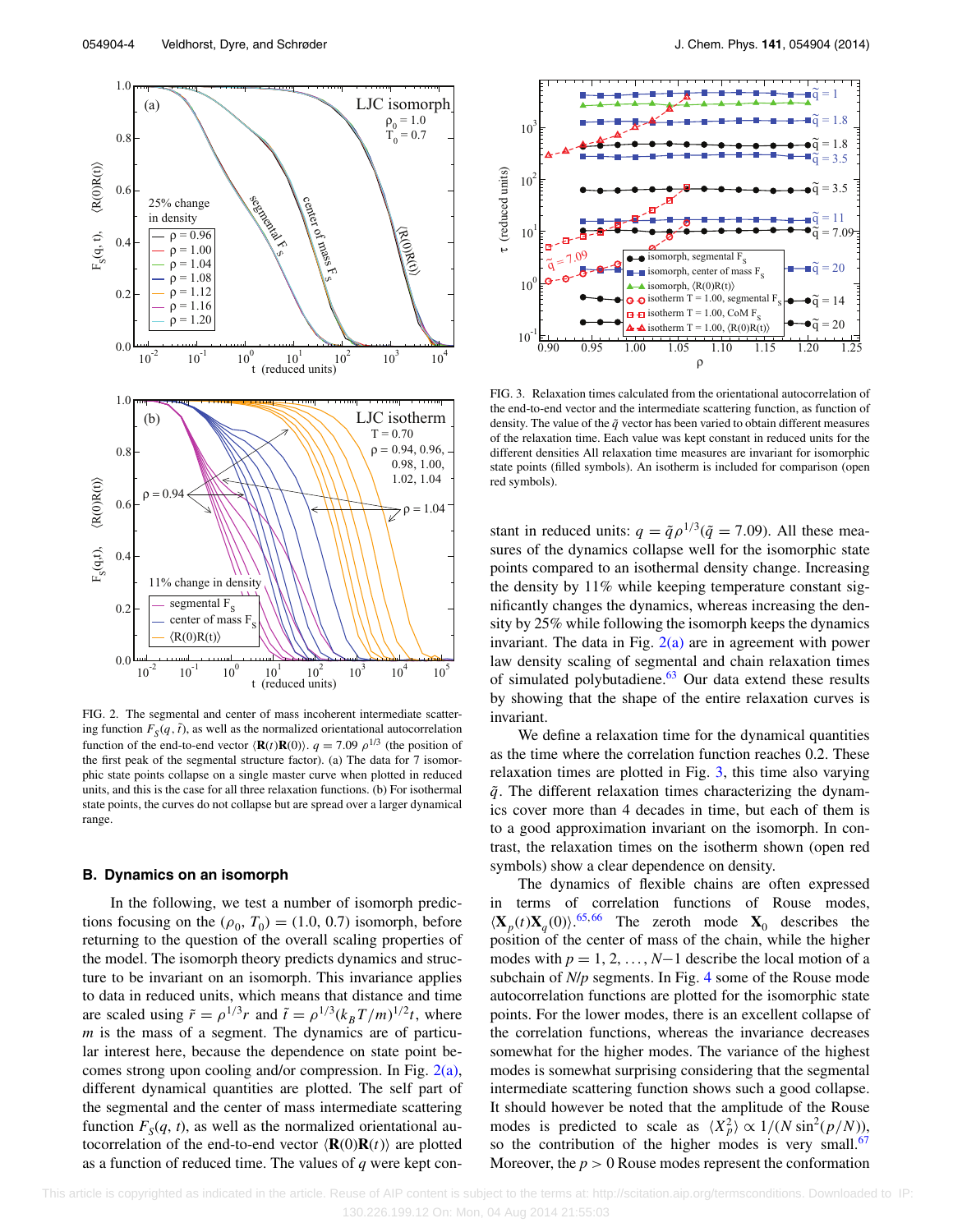<span id="page-4-1"></span>

FIG. 4. Autocorrelation functions of some Rouse modes. (a) For the same isomorphic state points as in Fig.  $2(a)$ . The collapse of the Rouse modes is good, especially for the lower modes. (b) Data for the same isothermal state points as in Fig.  $2(b)$ . There is no collapse of the dynamics for isothermal state points.

of the (sub)chain, and the less than perfect collapse of the highest modes thus indicates that the deviation from isomorph theory is specific to the local intramolecular dynamics. It is well known that reducing the local intramolecular degrees of freedom by including bond and torsional potentials leads to dynamics that are less Rouse-like.<sup>68</sup> The local degrees of freedom affect mostly the higher modes, giving the standard Rouse behavior for the lower modes representing longer subchains.<sup>[69](#page-7-45)</sup>

Fig. [5](#page-4-2) shows the isomorphic invariance of the mean square displacement of both the segments and the center of mass in all regimes, including the subdiffusive regime which is specific for polymers and other flexible molecules.

Not only equilibrium dynamics, but also out of equilibrium dynamics is predicted to be invariant on an isomorph. We test this by changing density and temperature instantaneously during a simulation. The center of mass positions of the molecules are scaled together with the box, but the intramolecular distances were kept constant. In Fig. [6](#page-5-1) the relaxation of the potential energy is plotted after different instan-

<span id="page-4-2"></span>

FIG. 5. The mean square displacements of the segments and the center of mass of the chains. (a) Again, there is a good collapse for the mean square displacement on the isomorph, for both the segments and the center of mass. (b) This is not the case for the isotherm.

taneous jumps. Although the energy is not the same at two isomorphic state points, no relaxation is visible in the energy when jumping between the two state points (black line). This is predicted by the isomorph theory: two state points on the same isomorph are equivalent with regard to aging.<sup>29</sup> Likewise, when jumping from two state points on the same isomorph to a third state point that is not on that isomorph, the relaxation curve is the same for the two jumps. When the density is changed, the system is immediately in equilibrium at the isomorphic state point with the new density. Any relax-ation after the density jump then takes place on the isochore.<sup>[70](#page-7-46)</sup>

## <span id="page-4-0"></span>**C. Structure on an isomorph**

Also the structure is predicted to be invariant on an isomorph. $29$  However, not all structural quantities are necessarily equally invariant when molecular liquids are considered. Since the length of the rigid bonds is constant in normal units and does not change with density, the bond length in reduced units will not be constant on the isomorph in reduced units. For that reason we plot the inter- and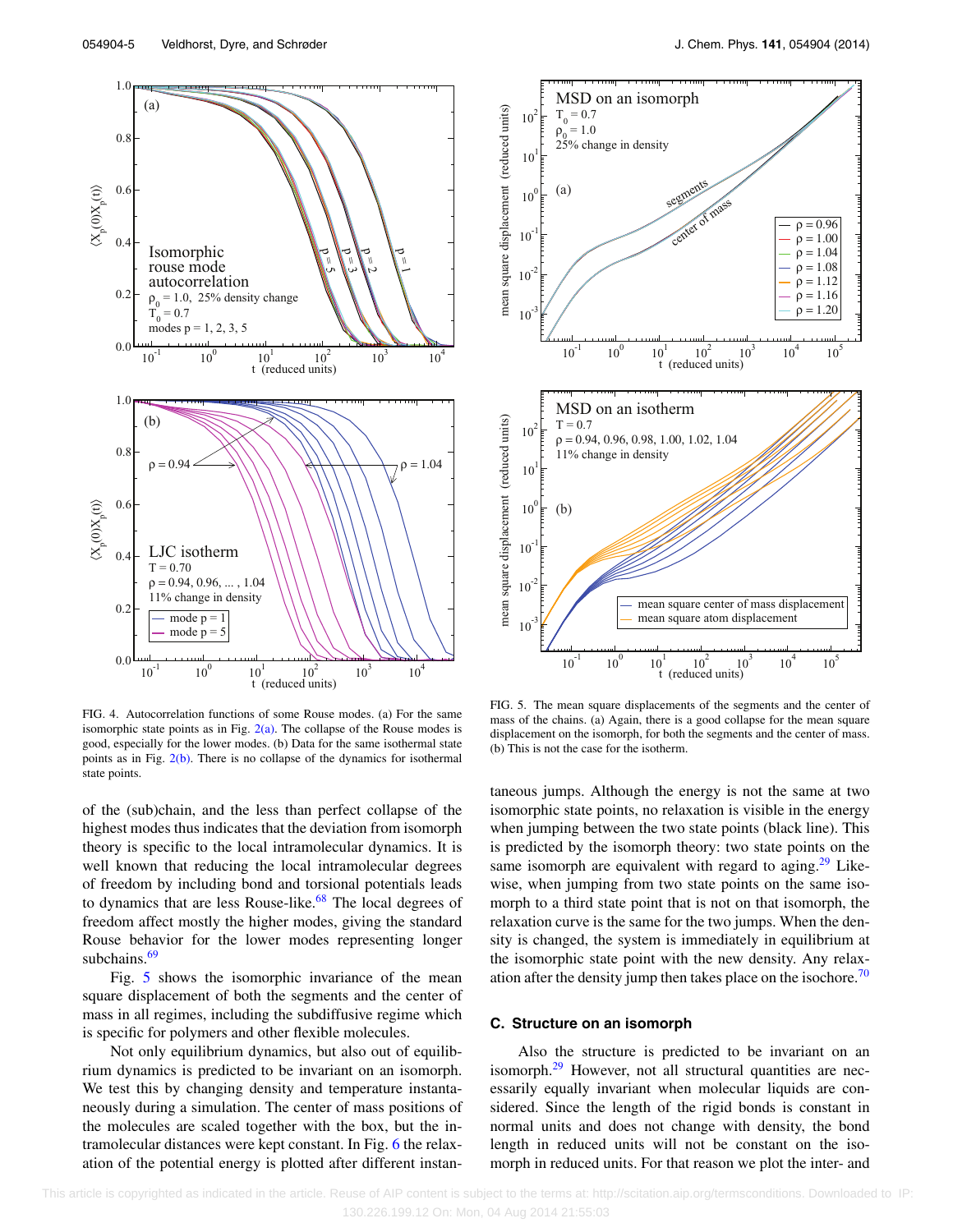<span id="page-5-1"></span>

FIG. 6. Potential energy relaxation after instantaneous jumps from three different state points to  $\rho = 1.00$ ,  $T = 0.50$ . The inset shows the direction of the jumps in the phase diagram, plotted in the *U*, *W*-plane. Black line: a jump between isomorphic state points. The energy shows no relaxation since the system is immediately in equilibrium. Red and green lines: two jumps from the same isomorph to another isomorph show the same relaxation behavior. The data of the relaxation plots are averages of 8 independent starting configurations.

intramolecular contribution to the segmental radial distribution function *g*(*r*) separately in Fig. [7.](#page-5-2) The intermolecular structure is quite constant on the isomorph, while the intramolecular structure is clearly not. The center of mass  $g(\tilde{r})$ was also found to be invariant on the isomorph when plotted in reduced units (data not shown), but it is also invariant on the isochore and isotherm within the liquid (fluid) phase.

To investigate the difference in inter- and intramolecular structure further, we plot the mean square radius of gy-

<span id="page-5-2"></span>

FIG. 7. Segmental and molecular structure on an isomorph for the same state points as in Fig. [2.](#page-3-1) Dashed lines correspond to isothermal density changes and are included for comparison. The data show that intermolecular structure is invariant, while intramolecular structure is not invariant on the isomorph due to the constant bond length. (a) The intermolecular (segmental) radial distribution function *g*( $\tilde{r}$ ) in reduced units on the isomorph ( $\rho_0$ ,  $T_0$ ) = (1.00, 0.70). The intermolecular  $g(r)$  is to a good degree invariant for isomorph state points, especially when compared to a (small) density change on an isotherm. (b) The intramolecular  $g(r)$  is clearly not invariant on an isomorph.

<span id="page-5-3"></span>

FIG. 8. Intramolecular quantities are not invariant on the isomorph (black solid lines). (a) The mean square end-to-end vector  $\langle R^2 \rangle$  and the mean square radius of gyration (b) as a function of density. The temperature dependence of these quantities is similar on the isomorph and isotherms (dashed lines). It should be mentioned that when these quantities are plotted in real units, they show an (intuitive) decrease with density. (c) and (d) The same data for the isomorphic state points, now plotted as a function of temperature and compared with an isochore. These intramolecular quantities are actually more constant on the isochore.

ration  $\langle R_g^2 \rangle$  and the mean square end-to-end vector  $\langle R^2 \rangle$  in Fig. [8.](#page-5-3) These intramolecular quantities are clearly not invariant on the isomorph, changing as much with density as on the isotherm. On an isochore these quantities are even more constant than on the isomorph. The lack of temperature dependence of these quantities was already noted for a similar bead-spring model.<sup>[71](#page-7-47)</sup>

#### <span id="page-5-0"></span>**D. Scaling of the dynamics**

Finally, we return to the question of the overall scaling of the dynamics of the model. As mentioned in the Introduction, the isomorph theory predicts that each relaxation time characterizing the dynamics is a function of  $h(\rho)/T$  where  $h(\rho)$ is system dependent function. For atomic systems with pair potentials being sums of power laws, we have an analytical expression for  $h(\rho)$ .<sup>30, [46](#page-7-23)</sup> Due to the presence of the bonds, we unfortunately do *not* have an analytical expression for  $h(\rho)$ in the model studied here. Fig. [9](#page-6-5) shows the five studied isomorphs in the  $\rho$ , *T* plane (filled symbols). The open symbols show the same data, except that the temperatures are divided by  $T_0$  (the temperature at  $\rho = 1$ ). The scaled data is predicted to collapse on a single curve,  $h(\rho)$ , which is indeed seen to be the case. We have found that the  $h(\rho)$  from the single com-ponent Lennard-Jones liquid<sup>30,[46](#page-7-23)</sup> does not describe the shape of Lennard-Jones chain isomorphs correctly due to the rigid bonds (fit not shown). Instead, we have fitted the shape of the isomorphs with a function of the form  $h(\rho) = 2\rho^{\alpha} - \rho^{\beta}$ where  $\alpha$  and  $\beta$  are fitting parameters. The choice of the functional form is rather arbitrary; it was found to fit the data well with only two fitting parameters, but there is no *a priori* reason why  $h(\rho)$  should be a sum of two power laws and we do not ascribe any meaning to this functional form.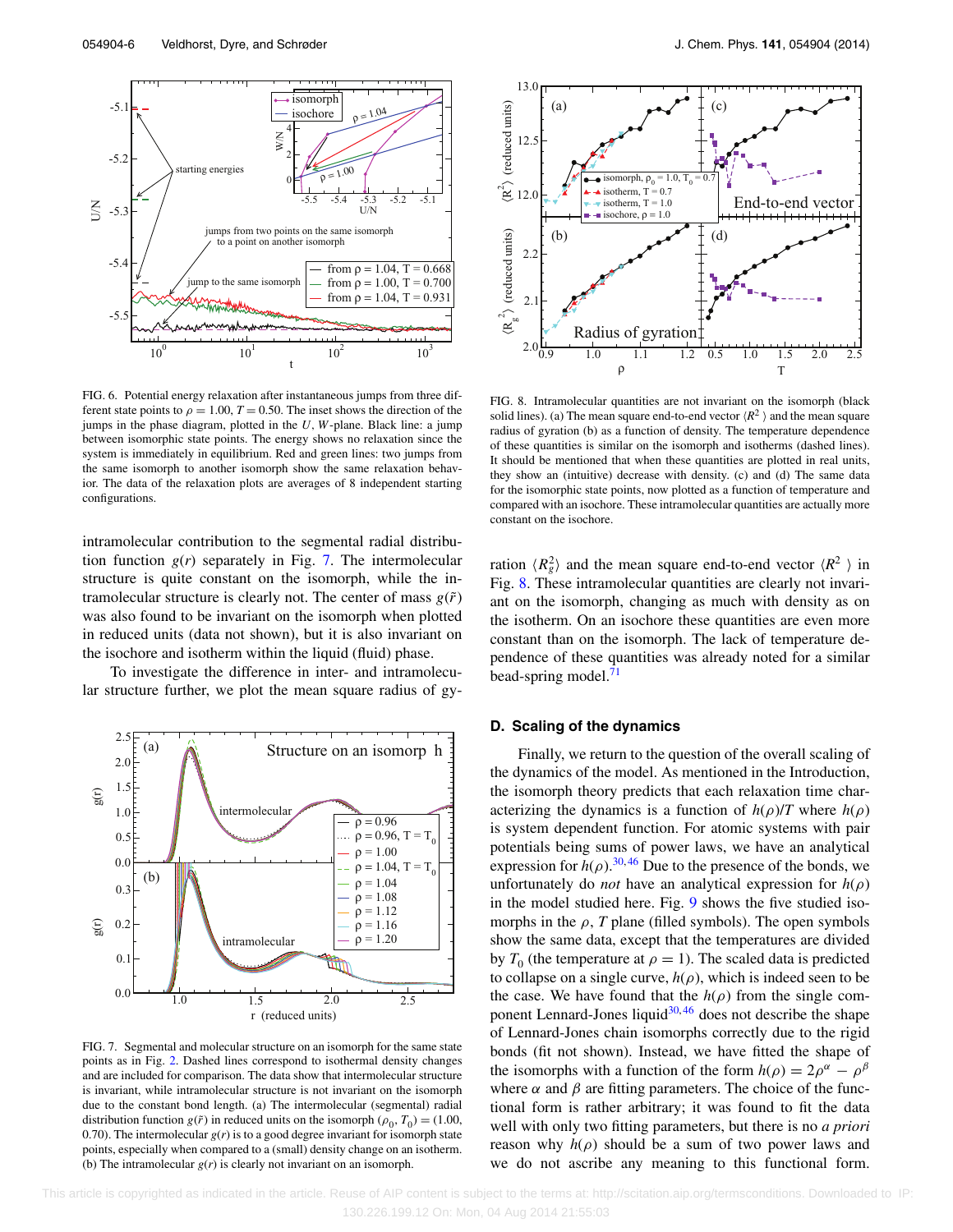<span id="page-6-5"></span>

FIG. 9. Filled symbols: Shape of isomorphs in the *ρ*,*T*-plane. Open symbols: Same data with temperatures divided by  $T_0$ , showing a good collapse as predicted by the isomorph theory. Dashed lines: The function  $h(\rho) = 2\rho^{5.06}$  $-\rho^{2.61}$  was found by fitting to the open symbols (see text).

Nonetheless, the shape of the isomorphs is well described by

$$
h(\rho) = 2\rho^{5.06} - \rho^{2.61},\tag{6}
$$

shown as the dashed pink line in Fig. [9.](#page-6-5)

<span id="page-6-6"></span>

FIG. 10. Comparison between power-law density scaling and isomorph density scaling, applied to the relaxation times of the end-to-end vector and the segmental incoherent intermediate scattering function  $(F<sub>s</sub>)$ . (a) and (b) The power-law density scaling approach for two different values of *γ* (7.7 and 6.7), collapsing the low and high density isochores, respectively. Neither value gives a good collapse of all the data. (c) Isomorph scaling approach, using the function  $h(\rho) = 2\rho^{5.06} - \rho^{2.61}$  (see Fig. [9\)](#page-6-5) to scale the relaxation times, giving a much better collapse.

Fig. [10](#page-6-6) compares for three isochores the power-law density scaling and the scaling predicted by the isomorph theory. Figs.  $10(a)$  and  $10(b)$  show that the two smallest densities collapse using power-law density scaling with  $\gamma = 7.7$ , whereas the two highest densities collapse using  $\gamma = 6.7$ . Notice that the values of  $\gamma$  found by this empirical scaling are consistent with the values found from the  $W, U$  fluctuations in the respective density intervals (see Fig. [1\)](#page-2-2). The power-law density scaling is an approximation that works well for (relatively) small density changes, and the scaling exponent *γ* can be determined independently from the *W,U*-fluctuations. The more general form of scaling is the one predicted by the isomorph theory, which is tested in Fig.  $10(c)$ , using the  $h(\rho)$ determined empirically in Fig. [9.](#page-6-5) The collapse is seen to be excellent. Notice that the isomorph scaling also captures the different shapes of the segmental and chain dynamics, which is also well known for power-law density scaling in a small density range[.72](#page-7-48)[–74](#page-7-49)

#### **V. CONCLUSION**

To summarize, we have shown that the predictions of the isomorph theory apply to a flexible chain-like model system, despite the fact that the system is not entirely "Roskilde-simple" because the correlation coefficient of the instantaneous  $U$ ,  $W$  fluctuations is less than 0.9. However, the collapse of the dynamics at different time and length scales is unmistakable, and works for the segmental dynamics as well as the chain dynamics. We see a slight deviation from invariance for the highest Rouse modes, but we attribute this to a specific intramolecular effect related to the (local) conformation of the chain. The rigid bonds in the model cannot scale with density and the structure can therefore not be constant on the isomorphs. We have shown that this is only the case for intramolecular structure, while the intermolecular structure stays invariant on the isomorph.

Our results indicate that the isomorph theory may be extended to include flexible molecules. In particular, this explains the experimentally observed power-law density scaling for alkanes and many polymers – and predicts that it should break down at larger density variations where the more general isomorph scaling is needed.

## **ACKNOWLEDGMENTS**

The authors are grateful to Søren Toxvaerd for critical reading of the manuscript. The centre for viscous liquid dynamics "Glass and Time" is sponsored by the Danish National Research Foundation via Grant No. DNRF61.

- <span id="page-6-0"></span>1P. G. Debenedetti and F. H. Stillinger, [Nature \(London\)](http://dx.doi.org/10.1038/35065704) **410**, 259 (2001).
- 2J. C. Dyre, [Rev. Mod. Phys.](http://dx.doi.org/10.1103/RevModPhys.78.953) **78**, 953 (2006).
- <span id="page-6-2"></span><span id="page-6-1"></span>3M. D. Ediger and P. Harrowell, [J. Chem. Phys.](http://dx.doi.org/10.1063/1.4747326) **137**, 080901 (2012).
- <sup>4</sup>A. Tölle, H. Schober, J. Wuttke, O. G. Randl, and F. Fujara, *[Phys. Rev.](http://dx.doi.org/10.1103/PhysRevLett.80.2374)* [Lett.](http://dx.doi.org/10.1103/PhysRevLett.80.2374) **80**, 2374 (1998).
- <span id="page-6-4"></span><span id="page-6-3"></span>5A. Tölle, [Rep. Prog. Phys.](http://dx.doi.org/10.1088/0034-4885/64/11/203) **64**, 1473 (2001).
- 6C. Alba-Simionesco, D. Kivelson, and G. Tarjus, [J. Chem. Phys.](http://dx.doi.org/10.1063/1.1452724) **116**, 5033 (2002).
- 7C. Dreyfus, A. Aouadi, J. Gapinski, M. Matos-Lopes, W. Steffen, A. Patkowski, and R. M. Pick, [Phys. Rev. E](http://dx.doi.org/10.1103/PhysRevE.68.011204) **68**, 011204 (2003).